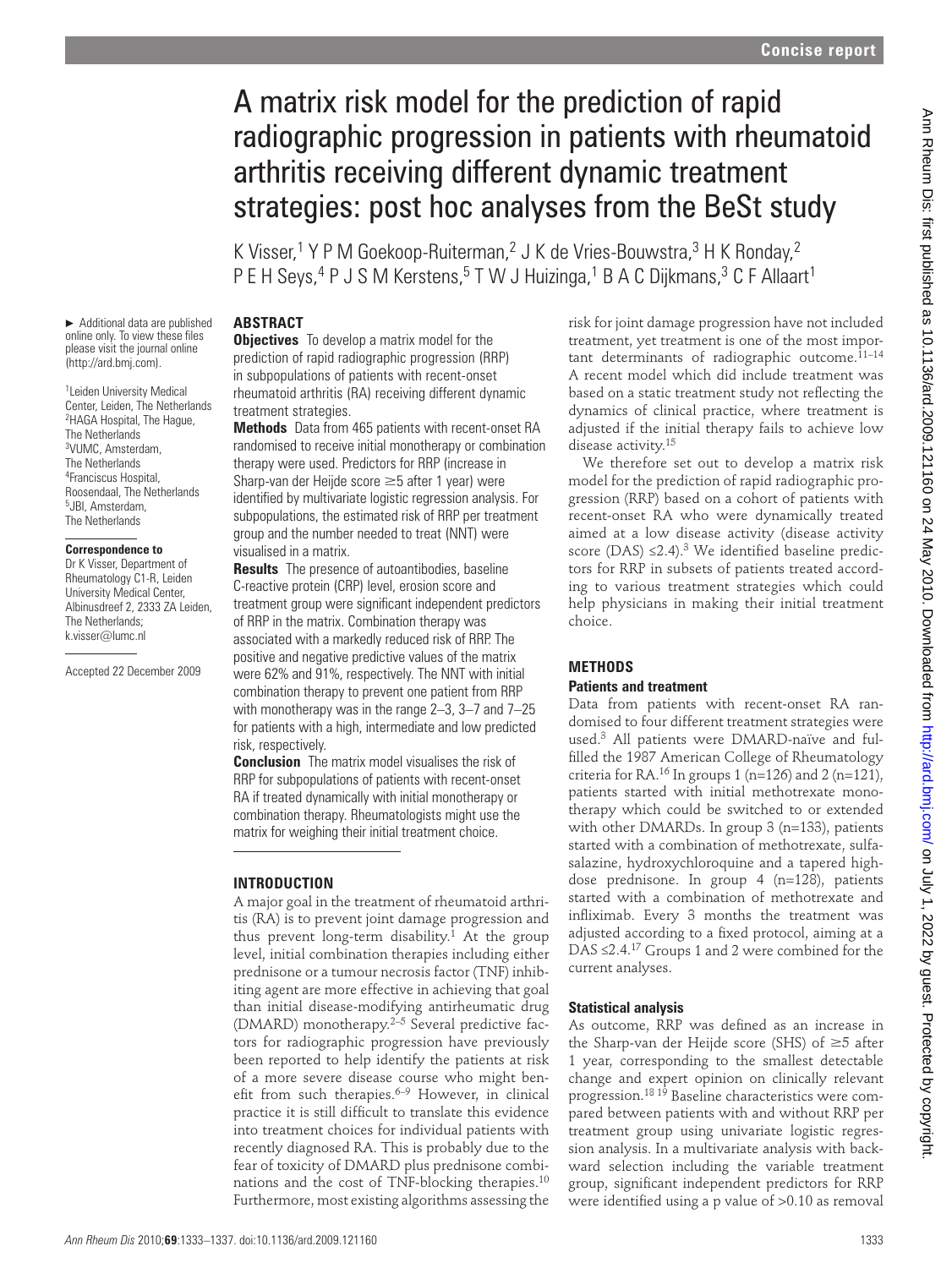criterion. Possible interactions with treatment were explored. More information on the baseline and outcome variables is available in the online supplement.

#### **Matrix construction**

## **Discriminative/predictive ability and internal validation**

# **RESULTS**

## **Univariate analysis**

## **Multivariate and fitted logistic regression analysis**

**Table 1** Independent predictive variables for rapid radiographic progression (RRP) in the final fitted multivariate logistic regression model with all variables categorised

|                                                                                                                                                                                                                                                                                                                                                                                                                                                                                                                                                                                               |                                                                                                                                                                                                                                                                                                                                                                                                                                                                                                                                                                                                                                                                          | OR (95% CI)                                | OR (95% CI)                                |
|-----------------------------------------------------------------------------------------------------------------------------------------------------------------------------------------------------------------------------------------------------------------------------------------------------------------------------------------------------------------------------------------------------------------------------------------------------------------------------------------------------------------------------------------------------------------------------------------------|--------------------------------------------------------------------------------------------------------------------------------------------------------------------------------------------------------------------------------------------------------------------------------------------------------------------------------------------------------------------------------------------------------------------------------------------------------------------------------------------------------------------------------------------------------------------------------------------------------------------------------------------------------------------------|--------------------------------------------|--------------------------------------------|
| <b>Matrix construction</b>                                                                                                                                                                                                                                                                                                                                                                                                                                                                                                                                                                    | <b>Predictor of RRP</b>                                                                                                                                                                                                                                                                                                                                                                                                                                                                                                                                                                                                                                                  | (model including CRP)                      | (model including ESR)                      |
| To construct the matrix, the final regression model was fitted                                                                                                                                                                                                                                                                                                                                                                                                                                                                                                                                | RF/ACPA                                                                                                                                                                                                                                                                                                                                                                                                                                                                                                                                                                                                                                                                  |                                            |                                            |
| with all variables categorised, based on clinically relevant cut-                                                                                                                                                                                                                                                                                                                                                                                                                                                                                                                             | Both negative                                                                                                                                                                                                                                                                                                                                                                                                                                                                                                                                                                                                                                                            | Reference                                  | Reference                                  |
| offs and tertiles. The predicted risk of RRP was calculated for all                                                                                                                                                                                                                                                                                                                                                                                                                                                                                                                           | One positive<br>Both positive                                                                                                                                                                                                                                                                                                                                                                                                                                                                                                                                                                                                                                            | 2.47 (1.01 to 6.07)<br>4.04 (1.92 to 8.48) | 2.64 (1.10 to 6.33)<br>3.99 (1.91 to 8.33) |
| possible risk factor combinations and presented in visual matri-                                                                                                                                                                                                                                                                                                                                                                                                                                                                                                                              |                                                                                                                                                                                                                                                                                                                                                                                                                                                                                                                                                                                                                                                                          |                                            |                                            |
| ces for each treatment group. In addition, for the initial com-                                                                                                                                                                                                                                                                                                                                                                                                                                                                                                                               | Erosions                                                                                                                                                                                                                                                                                                                                                                                                                                                                                                                                                                                                                                                                 |                                            |                                            |
| bination therapies compared with initial monotherapy, the risk                                                                                                                                                                                                                                                                                                                                                                                                                                                                                                                                | 0                                                                                                                                                                                                                                                                                                                                                                                                                                                                                                                                                                                                                                                                        | Reference                                  | Reference                                  |
| differences were converted into numbers needed to treat (NNTs)                                                                                                                                                                                                                                                                                                                                                                                                                                                                                                                                | $1 - 4$                                                                                                                                                                                                                                                                                                                                                                                                                                                                                                                                                                                                                                                                  | 1.35 (0.59 to 3.06)                        | 1.19 (0.54 to 2.60)                        |
| and likewise presented in a matrix.                                                                                                                                                                                                                                                                                                                                                                                                                                                                                                                                                           | $\geq 4$                                                                                                                                                                                                                                                                                                                                                                                                                                                                                                                                                                                                                                                                 | 3.82 (1.64 to 8.89)                        | 2.97 (1.33 to 6.63)                        |
|                                                                                                                                                                                                                                                                                                                                                                                                                                                                                                                                                                                               | CRP (mg/l)                                                                                                                                                                                                                                                                                                                                                                                                                                                                                                                                                                                                                                                               |                                            |                                            |
| Discriminative/predictive ability and internal validation                                                                                                                                                                                                                                                                                                                                                                                                                                                                                                                                     | $<$ 10                                                                                                                                                                                                                                                                                                                                                                                                                                                                                                                                                                                                                                                                   | Reference                                  |                                            |
| The area under the receiver operating characteristics (ROC)                                                                                                                                                                                                                                                                                                                                                                                                                                                                                                                                   | $10 - 35$                                                                                                                                                                                                                                                                                                                                                                                                                                                                                                                                                                                                                                                                | 1.54 (0.74 to 3.22)                        |                                            |
| curve was calculated (area under the curve (AUC)) and the                                                                                                                                                                                                                                                                                                                                                                                                                                                                                                                                     | $\geq$ 35                                                                                                                                                                                                                                                                                                                                                                                                                                                                                                                                                                                                                                                                | 4.76 (2.32 to 9.73)                        |                                            |
| positive and negative predictive values (PPV, NPV) of the model                                                                                                                                                                                                                                                                                                                                                                                                                                                                                                                               | ESR (mm/h)                                                                                                                                                                                                                                                                                                                                                                                                                                                                                                                                                                                                                                                               |                                            |                                            |
| were explored. The predicted risk for the monotherapy group                                                                                                                                                                                                                                                                                                                                                                                                                                                                                                                                   | $<$ 21                                                                                                                                                                                                                                                                                                                                                                                                                                                                                                                                                                                                                                                                   |                                            | Reference                                  |
| was compared with the observed radiographic progression after                                                                                                                                                                                                                                                                                                                                                                                                                                                                                                                                 | $21 - 50$                                                                                                                                                                                                                                                                                                                                                                                                                                                                                                                                                                                                                                                                |                                            | $0.80$ (0.41 to 1.58)                      |
| 5 years of continued DAS-guided treatment. Additional infor-                                                                                                                                                                                                                                                                                                                                                                                                                                                                                                                                  | ${\geq}50$                                                                                                                                                                                                                                                                                                                                                                                                                                                                                                                                                                                                                                                               |                                            | 2.73 (1.40 to 5.33)                        |
| mation can be found in the online supplement.                                                                                                                                                                                                                                                                                                                                                                                                                                                                                                                                                 | <b>Treatment</b>                                                                                                                                                                                                                                                                                                                                                                                                                                                                                                                                                                                                                                                         |                                            |                                            |
| SPSS Version 16.0 software (SPSS, Chicago, Illinois, USA) was                                                                                                                                                                                                                                                                                                                                                                                                                                                                                                                                 | Monotherapy                                                                                                                                                                                                                                                                                                                                                                                                                                                                                                                                                                                                                                                              | Reference                                  | Reference                                  |
| used for all analyses.                                                                                                                                                                                                                                                                                                                                                                                                                                                                                                                                                                        | Combined with prednisone                                                                                                                                                                                                                                                                                                                                                                                                                                                                                                                                                                                                                                                 | $0.20$ (0.10 to 0.40)                      | 0.30 (0.15 to 0.57)                        |
|                                                                                                                                                                                                                                                                                                                                                                                                                                                                                                                                                                                               | Combined with infliximab                                                                                                                                                                                                                                                                                                                                                                                                                                                                                                                                                                                                                                                 | $0.14$ (0.07 to 0.30)                      | 0.14 (0.07 to 0.31)                        |
|                                                                                                                                                                                                                                                                                                                                                                                                                                                                                                                                                                                               | CRP, C-reactive protein; ESR, erythrocyte sedimentation rate; RF/ACPAs, rheumatoid                                                                                                                                                                                                                                                                                                                                                                                                                                                                                                                                                                                       |                                            |                                            |
| <b>RESULTS</b>                                                                                                                                                                                                                                                                                                                                                                                                                                                                                                                                                                                | factor/anti-citrullinated protein antibodies.                                                                                                                                                                                                                                                                                                                                                                                                                                                                                                                                                                                                                            |                                            |                                            |
| The baseline characteristics of 465 of 508 patients (92%) for<br>whom radiographs were available are shown in table S1 in the                                                                                                                                                                                                                                                                                                                                                                                                                                                                 |                                                                                                                                                                                                                                                                                                                                                                                                                                                                                                                                                                                                                                                                          |                                            |                                            |
| online supplement.                                                                                                                                                                                                                                                                                                                                                                                                                                                                                                                                                                            | <b>Matrix models</b>                                                                                                                                                                                                                                                                                                                                                                                                                                                                                                                                                                                                                                                     |                                            |                                            |
|                                                                                                                                                                                                                                                                                                                                                                                                                                                                                                                                                                                               | The matrices show the percentage predicted risk of RRP after                                                                                                                                                                                                                                                                                                                                                                                                                                                                                                                                                                                                             |                                            |                                            |
|                                                                                                                                                                                                                                                                                                                                                                                                                                                                                                                                                                                               |                                                                                                                                                                                                                                                                                                                                                                                                                                                                                                                                                                                                                                                                          |                                            |                                            |
| <b>Univariate analysis</b>                                                                                                                                                                                                                                                                                                                                                                                                                                                                                                                                                                    | 1 year of dynamic treatment with initial monotherapy or initial<br>combination therapy for patients with specific risk profiles, indi-                                                                                                                                                                                                                                                                                                                                                                                                                                                                                                                                   |                                            |                                            |
|                                                                                                                                                                                                                                                                                                                                                                                                                                                                                                                                                                                               |                                                                                                                                                                                                                                                                                                                                                                                                                                                                                                                                                                                                                                                                          |                                            |                                            |
| RRP was observed in 75/224 patients (33%) in the initial mono-                                                                                                                                                                                                                                                                                                                                                                                                                                                                                                                                |                                                                                                                                                                                                                                                                                                                                                                                                                                                                                                                                                                                                                                                                          |                                            |                                            |
| therapy group, in 16/120 patients (13%) in the initial combi-<br>nation with prednisone group and in 11/121 patients (9%) in<br>the initial combination with infliximab group. Significant uni-<br>variate predictors of RRP in all three treatment groups were<br>C-reactive protein (CRP), erythrocyte sedimentation rate (ESR),<br>SHS and the erosion score at baseline (see table S2 in the online<br>supplement). The presence of rheumatoid factor (RF) and anti-<br>citrullinated protein antibodies (ACPAs) were only significant<br>univariate predictors in the monotherapy group. | cated by the coloured boxes in figure 1. Matrices including ESR<br>instead of CRP had comparable results (data not shown). The<br>matrices of the initial combination therapy groups showed an<br>overall reduced risk compared with the initial monotherapy<br>matrix, especially in patients with an unfavourable risk profile.<br>For example, the upper right box in figure 1A-C shows that, for<br>a patient who is RF and ACPA positive and has a high CRP level<br>and already has erosions at baseline, the predicted risk for RRP<br>is 78% with initial monotherapy which is reduced to 42% or<br>34% with initial combination therapy including prednisone or |                                            |                                            |
|                                                                                                                                                                                                                                                                                                                                                                                                                                                                                                                                                                                               | infliximab, respectively.                                                                                                                                                                                                                                                                                                                                                                                                                                                                                                                                                                                                                                                |                                            |                                            |
| Multivariate and fitted logistic regression analysis                                                                                                                                                                                                                                                                                                                                                                                                                                                                                                                                          |                                                                                                                                                                                                                                                                                                                                                                                                                                                                                                                                                                                                                                                                          |                                            |                                            |
| In addition to the univariate predictors, age, gender, body mass<br>index, symptom duration, swollen joint count, DAS, health                                                                                                                                                                                                                                                                                                                                                                                                                                                                 | <b>NNT</b> matrix                                                                                                                                                                                                                                                                                                                                                                                                                                                                                                                                                                                                                                                        |                                            |                                            |
| assessment questionnaire and treatment group were also entered                                                                                                                                                                                                                                                                                                                                                                                                                                                                                                                                | The risk reduction associated with treatment choice can be                                                                                                                                                                                                                                                                                                                                                                                                                                                                                                                                                                                                               |                                            |                                            |
| into the multivariate analysis. Because of colinearity, a merged<br>variable including both RF and ACPA status was constructed<br>and the erosion score, which is easier to perform, was included<br>instead of the total SHS.<br>Independent significant predictors for RRP were the baseline                                                                                                                                                                                                                                                                                                | demonstrated more clearly by calculating the corresponding<br>NNT with initial combination therapy to prevent one patient<br>from RRP. For the example given above, the NNT is 1/(78-<br>$42 \times 100 = 2.8$ (95% CI 2 to 5) patients for the combination with<br>prednisone and $1/(78-34)\times100=2.3$ (95% CI 2 to 4) patients for                                                                                                                                                                                                                                                                                                                                 |                                            |                                            |
|                                                                                                                                                                                                                                                                                                                                                                                                                                                                                                                                                                                               | the combination with infliximab. Figure 2 shows that the NNTs<br>are low for patients with bad prognostic factors, indicating that                                                                                                                                                                                                                                                                                                                                                                                                                                                                                                                                       |                                            |                                            |
|                                                                                                                                                                                                                                                                                                                                                                                                                                                                                                                                                                                               | the risk of RRP for these patients can be largely reduced with                                                                                                                                                                                                                                                                                                                                                                                                                                                                                                                                                                                                           |                                            |                                            |
|                                                                                                                                                                                                                                                                                                                                                                                                                                                                                                                                                                                               | initial combination therapy. The NNT is 2-3 for patients with a                                                                                                                                                                                                                                                                                                                                                                                                                                                                                                                                                                                                          |                                            |                                            |
| erosion score, RF/ACPA, CRP and treatment group. A compa-<br>rable model was found if ESR was included instead of CRP. No<br>significant interaction was present between each independent<br>predictor and the variable treatment group. The final model<br>with all variables categorised is shown in table 1. Categorising                                                                                                                                                                                                                                                                  | high risk ( $\geq$ 50%) for RRP, 3–7 for patients with an intermediate                                                                                                                                                                                                                                                                                                                                                                                                                                                                                                                                                                                                   |                                            |                                            |
|                                                                                                                                                                                                                                                                                                                                                                                                                                                                                                                                                                                               | risk (20-50%) and 7-25 for patients with a low predicted risk                                                                                                                                                                                                                                                                                                                                                                                                                                                                                                                                                                                                            |                                            |                                            |
|                                                                                                                                                                                                                                                                                                                                                                                                                                                                                                                                                                                               | $(<20\%)$ .                                                                                                                                                                                                                                                                                                                                                                                                                                                                                                                                                                                                                                                              |                                            |                                            |
|                                                                                                                                                                                                                                                                                                                                                                                                                                                                                                                                                                                               |                                                                                                                                                                                                                                                                                                                                                                                                                                                                                                                                                                                                                                                                          |                                            |                                            |
| the variables decreased the explained variance (Nagelkerke's $\mathbb{R}^2$ )<br>from 0.33 to 0.31 in the CRP model and from 0.30 to 0.29 in<br>the ESR model. Treatment alone accounted for one-third of the<br>prediction of RRP ( $R^2$ =0.11 in both models). The $R^2$ of the model                                                                                                                                                                                                                                                                                                      | Discriminative/predictive ability and internal validation                                                                                                                                                                                                                                                                                                                                                                                                                                                                                                                                                                                                                |                                            |                                            |
|                                                                                                                                                                                                                                                                                                                                                                                                                                                                                                                                                                                               | An extended description of the following results can be found in                                                                                                                                                                                                                                                                                                                                                                                                                                                                                                                                                                                                         |                                            |                                            |
| with RF or ACPA as dichotomous variables instead of combined<br>was 0.28.                                                                                                                                                                                                                                                                                                                                                                                                                                                                                                                     | the online supplement. For the model including CRP and ESR,                                                                                                                                                                                                                                                                                                                                                                                                                                                                                                                                                                                                              |                                            |                                            |

# **Matrix models**

## **NNT matrix**

## **Discriminative/predictive ability and internal validation**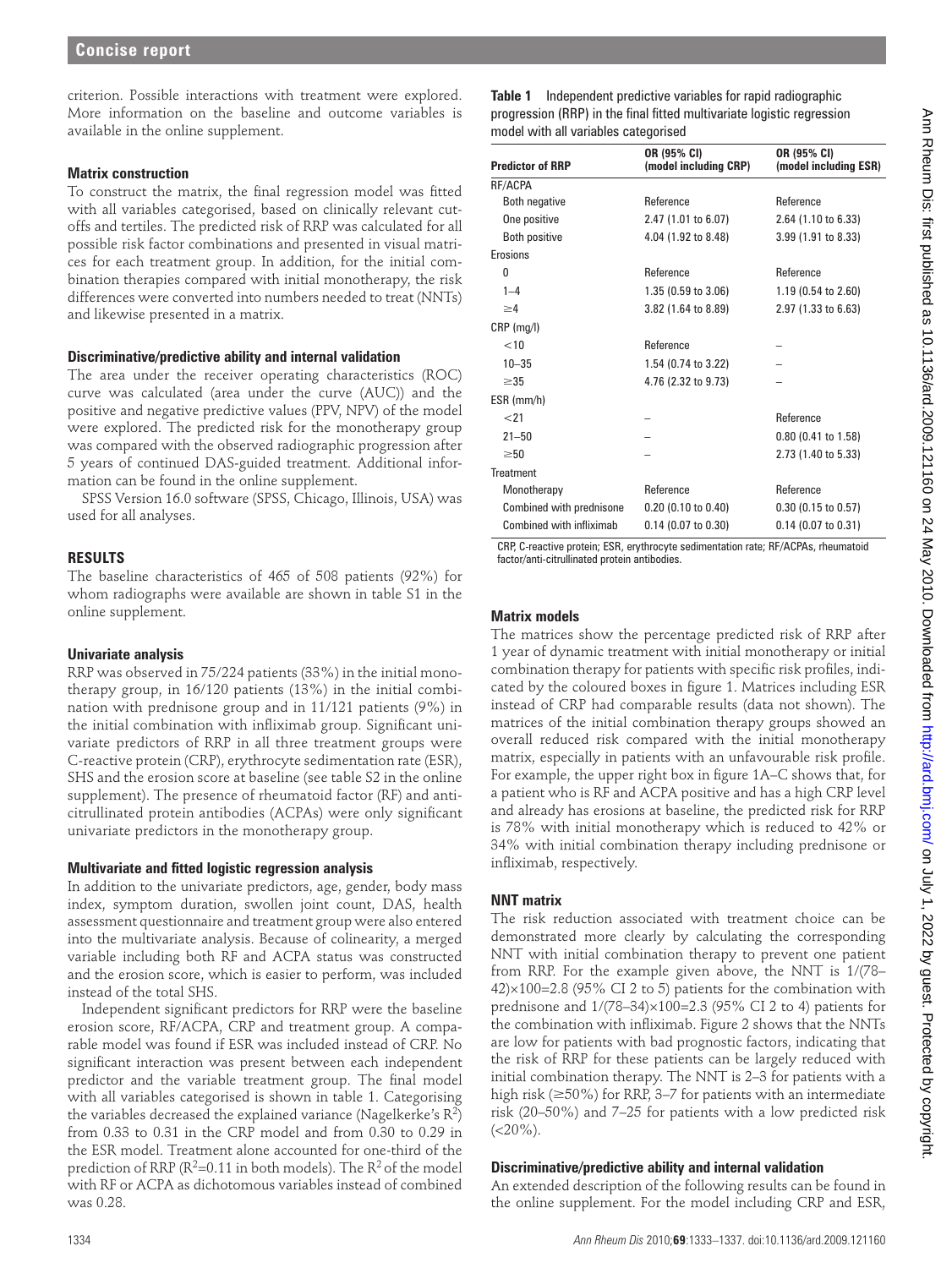А



**Figure 1** Matrix model including C-reactive protein (CRP) with predicted risk (in percentages) of rapid radiographic progression (RRP) in subpopulations of patients with recent-onset rheumatoid arthritis (RA) per treatment strategy. (A) Initial methotrexate monotherapy. (B) Initial disease-modifying antirheumatic drug (DMARD) combination therapy with prednisone. (C) Initial combination therapy with infliximab (IFX). Red boxes represent a high risk (≥50%), orange boxes an intermediate risk (20–50%), yellow boxes a low risk (10–20%) and green boxes a very low risk (<10%) of RRP. ACPA, anti-citrullinated protein antibodies; RF, rheumatoid factor.



**Figure 2** Matrix model with numbers needed to treat (NNTs) with initial combination therapy to prevent one patient from progression if treated with initial monotherapy. (A) Initial combination therapy with prednisone. (B) Initial combination therapy with infliximab (IFX). The NNT is  $<$  5 in the uncoloured boxes, 5–10 in the light grey boxes and >10 in the dark grey boxes. ACPA, anti-citrullinated protein antibodies; CRP, C-reactive protein; RF, rheumatoid factor.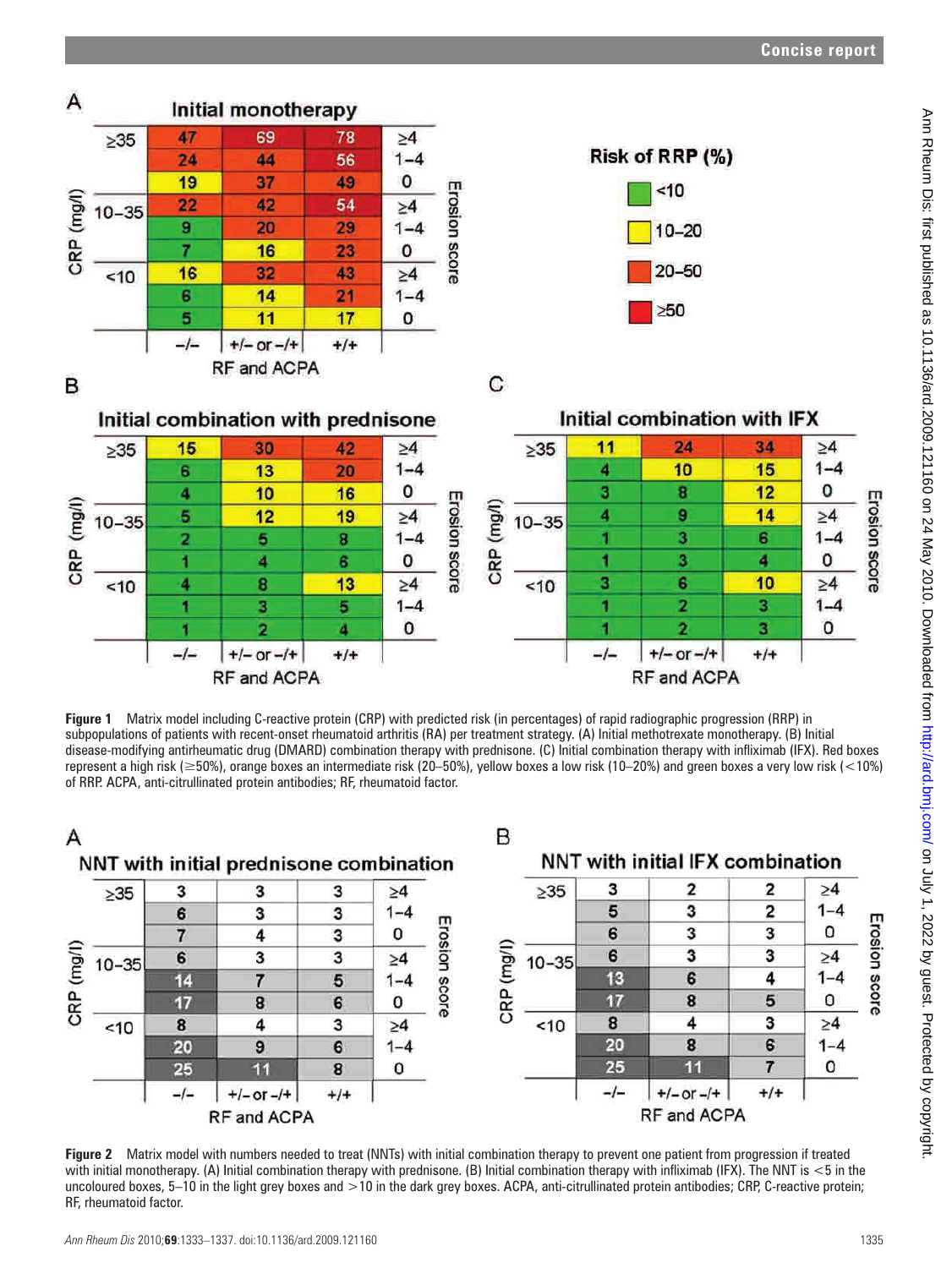the AUCs of the ROC curves were 0.81 (95% CI 0.77 to 0.86) and 0.80 (95% CI 0.75 to 0.85), respectively, indicating a reasonable discriminative ability (see figure S1 in online supplement). The model reliably classified 52% of the patients with a PPV of 62% and NPV of 91% (see table S3 in online supplement). The validity of the prediction after 5 years of continued DAS-steered treatment is shown in figure S2 in the online supplement.

# **DISCUSSION**

To help rheumatologists decide how to start treatment in patients with recently diagnosed RA, we developed a matrix model from which the risk for RRP in patients with specific combinations of risk factors, if treated with different treatment strategies, can be assessed with a limited number of easily accessible clinical variables. In addition, the matrix gives insight into the risks of initial overtreatment by showing NNTs.

The current matrix is based on a dynamic treatment cohort where 3-monthly treatment adjustments were aimed at achieving and maintaining a DAS ≤2.4, closely resembling clinical practice. Our results showed that, in a tight control setting with frequent treatment adjustments, previously reported predictive variables such as the baseline erosion score, CRP, ESR, RF and ACPA still predict RRP after 1 year.7 8 11 14 20 It is also clear that the initial treatment choice is a main determinant of RRP and therefore should be included in a useful prediction model.

Our matrix confirms that, with initial combination therapy with infliximab or prednisone, the risk of RRP is markedly reduced in comparison with initial monotherapy, especially in patients with an unfavourable risk profile.<sup>21</sup> This observation carries even more weight considering that, in the dynamic treatment design, patients on initial monotherapy could receive more intensive treatment within a relatively short time period.<sup>3</sup> Moreover, initial combination therapy could be tapered and stopped in approximately 50% of the patients once a low disease activity was achieved.22 In this respect, the NNT allows consideration of whether to prevent RRP in one patient; initial temporary overtreatment in others is acceptable. 16 and the company of the company of the company of the company of the company of the company of the company of the company of the company of the company of the company of the company of the company of the company of the

External validation in other dynamic treatment cohorts will be needed to increase the generalisability of the results. The general RA population probably represents a group of patients with a better prognosis and a lower prevalence of RRP than those included in the BeSt study.23 Consequently, and because the matrix is better at predicting who will not have RRP, the NPV will be even higher in the general population of patients with recent-onset RA.

In conclusion, our matrix model offers the possibility of assessing the risk of RRP for each patient with a specific combination of risk factors. It requires only a few easily accessible variables, includes relevant initial treatment options, it has been developed in a cohort resembling the dynamics of daily practice and is visually attractive and easy to use. It could therefore be a useful tool to help rheumatologists choose the optimal initial treatment for their patients with recently diagnosed RA.

**Acknowledgements** The authors would like to thank all patients as well as the following rheumatologists (other than the authors) who participated in the Foundation for Applied Rheumatology Research (all locations are in The Netherlands): W M de Beus (Medical Center Haaglanden, Leidschendam); C Bijkerk (Reinier de Graaf Gasthuis, Delft); M H W de Bois (Medical Center Haaglanden, The Hague); F C Breedveld (Leiden University Medical Center, Leiden); G Collée (Medical Center Haaglanden, The Hague); J A P M Ewals (Haga Hospital, The Hague); A H Gerards (Vlietland Hospital, Schiedam); B A M Grillet (De Honte Hospital, Terneuzen); J H L M van Groenendael (Franciscus Hospital, Roosendaal); K H Han (Medical Center Rijnmond-Zuid, Rotterdam); J M W Hazes (Erasmus University Medical Center, Rotterdam); H M J Hulsmans (Haga Hospital, The Hague); M H de Jager (Albert Schweitzer Hospital, Dordrecht); J M de Jonge-Bok (retired); M V van Krugten

(Walcheren Hospital, Vlissingen); H van der Leeden (retired); W F Lems (Slotervaart Hospital, Amsterdam); M F van Lieshout-Zuidema (Spaarne Hospital, Hoofddorp); A Linssen (retired); P A H M van der Lubbe (Vlietland Hospital, Schiedam); C Mallée (Kennemer Gasthuis, Haarlem); E T H Molenaar (Groene Hart Hospital, Gouda); H C van Paassen (Sint Franciscus Gasthuis, Rotterdam); A J Peeters (Reinier de Graaf Gasthuis, Delft); H K Markusse (deceased); R M van Soesbergen (retired); P B J de Sonnaville (Oosterschelde Hospital, Goes); I Speyer (Bronovo Hospital, The Hague); K S S Steen (Kennemer Gasthuis, Haarlem); J Ph Terwiel (Spaarne Hospital, Hoofddorp); A E Voskuyl (VU Medical Center, Amsterdam); M L Westedt (Bronovo Hospital, The Hague); S ten Wolde (Kennemer Gasthuis, Haarlem); J M G W Wouters (Sint Franciscus Gasthuis, Rotterdam); D van Zeben (Sint Franciscus Gasthuis, Rotterdam). The authors would also like to thank all other rheumatologists and trainee rheumatologists who enrolled patients in this study and all research nurses for their contributions.

**Funding** The BeSt study was supported by the Dutch College of Health Insurances. Schering-Plough and Centocor provided additional funding.

**Contributors** The authors were responsible for the study design, the collection, analysis and interpretation of all data, the writing of this article and the decision to publish.

**Competing interests** None.

**Ethics approval** This study was conducted with the approval of the Leiden University Medical Center ethics committee.

**Provenance and peer review** Not commissioned; externally peer reviewed.

## **REFERENCES**

- 1. **Finckh A**, Liang MH, van Herckenrode CM, *et al.* Long-term impact of early treatment on radiographic progression in rheumatoid arthritis: a meta-analysis. *Arthritis Rheum* 2006;**55**:864–72.
- 2. **Breedveld FC**, Weisman MH, Kavanaugh AF, *et al.* The PREMIER study: a multicenter, randomized, double-blind clinical trial of combination therapy with adalimumab plus methotrexate versus methotrexate alone or adalimumab alone in patients with early, aggressive rheumatoid arthritis who had not had previous methotrexate treatment. *Arthritis Rheum* 2006;**54**:26–37.
- 3. **Goekoop-Ruiterman YP**, de Vries-Bouwstra JK, Allaart CF, *et al.* Clinical and radiographic outcomes of four different treatment strategies in patients with early rheumatoid arthritis (the BeSt study): a randomized, controlled trial. *Arthritis Rheum* 2005;**52**:3381–90.
- 4. **Korpela M**, Laasonen L, Hannonen P, *et al*. Retardation of joint damage in patients with early rheumatoid arthritis by initial aggressive treatment with disease-modifying antirheumatic drugs: five-year experience from the FIN-RACo study. Arthritis Rheum 2004;**50**:2072–81.
- **Landewé RB**, Boers M, Verhoeven AC, et al. COBRA combination therapy in patients with early rheumatoid arthritis: long-term structural benefits of a brief intervention. *Arthritis Rheum* 2002;**46**:347–56.
- **Berglin E**, Johansson T, Sundin U, et al. Radiological outcome in rheumatoid arthritis is predicted by presence of antibodies against cyclic citrullinated peptide before and at disease onset, and by IgA-RF at disease onset. *Ann Rheum Dis* 2006;**65**:453–8.
- 7. **Courvoisier N**, Dougados M, Cantagrel A, *et al.* Prognostic factors of 10-year radiographic outcome in early rheumatoid arthritis: a prospective study. *Arthritis Res Ther* 2008;**10**:R106.
- 8. **Lindqvist E**, Eberhardt K, Bendtzen K, *et al.* Prognostic laboratory markers of joint damage in rheumatoid arthritis. *Ann Rheum Dis* 2005;**64**:196–201.
- 9. **Machold KP**, Stamm TA, Nell VP, *et al.* Very recent onset rheumatoid arthritis: clinical and serological patient characteristics associated with radiographic progression over the first years of disease. *Rheumatology (Oxford)* 2007;46:342-9.
- 10. **Van der Goes MC**, Jacobs JW, Boers M, *et al.* Patients' and rheumatologists' perspectives on glucocorticoids and exercise to improve the implementation of the EULAR recommendations on the management of systemic glucocorticoid therapy in rheumatic diseases. *Ann Rheum Dis* 2009;(In Press).
- 11. **Combe B**, Dougados M, Goupille P, *et al.* Prognostic factors for radiographic damage in early rheumatoid arthritis: a multiparameter prospective study. *Arthritis Rheum* 2001;**44**:1736–43.
- 12. **Drossaers-Bakker KW**, Zwinderman AH, Vliet Vlieland TP, *et al.* Long-term outcome in rheumatoid arthritis: a simple algorithm of baseline parameters can predict radiographic damage, disability, and disease course at 12-year followup. *Arthritis Rheum* 2002;**47**:383–90.
- 13. **Goekoop-Ruiterman YP**, de Vries-Bouwstra JK, Allaart CF, *et al.* Comparison of treatment strategies in early rheumatoid arthritis: a randomized trial. *Ann Intern Med* 2007;**146**:406–15.
- 14. **Syversen SW**, Gaarder PI, Goll GL, *et al.* High anti-cyclic citrullinated peptide levels and an algorithm of four variables predict radiographic progression in patients with rheumatoid arthritis: results from a 10-year longitudinal study. *Ann Rheum Dis* 2008;**67**:212–7.